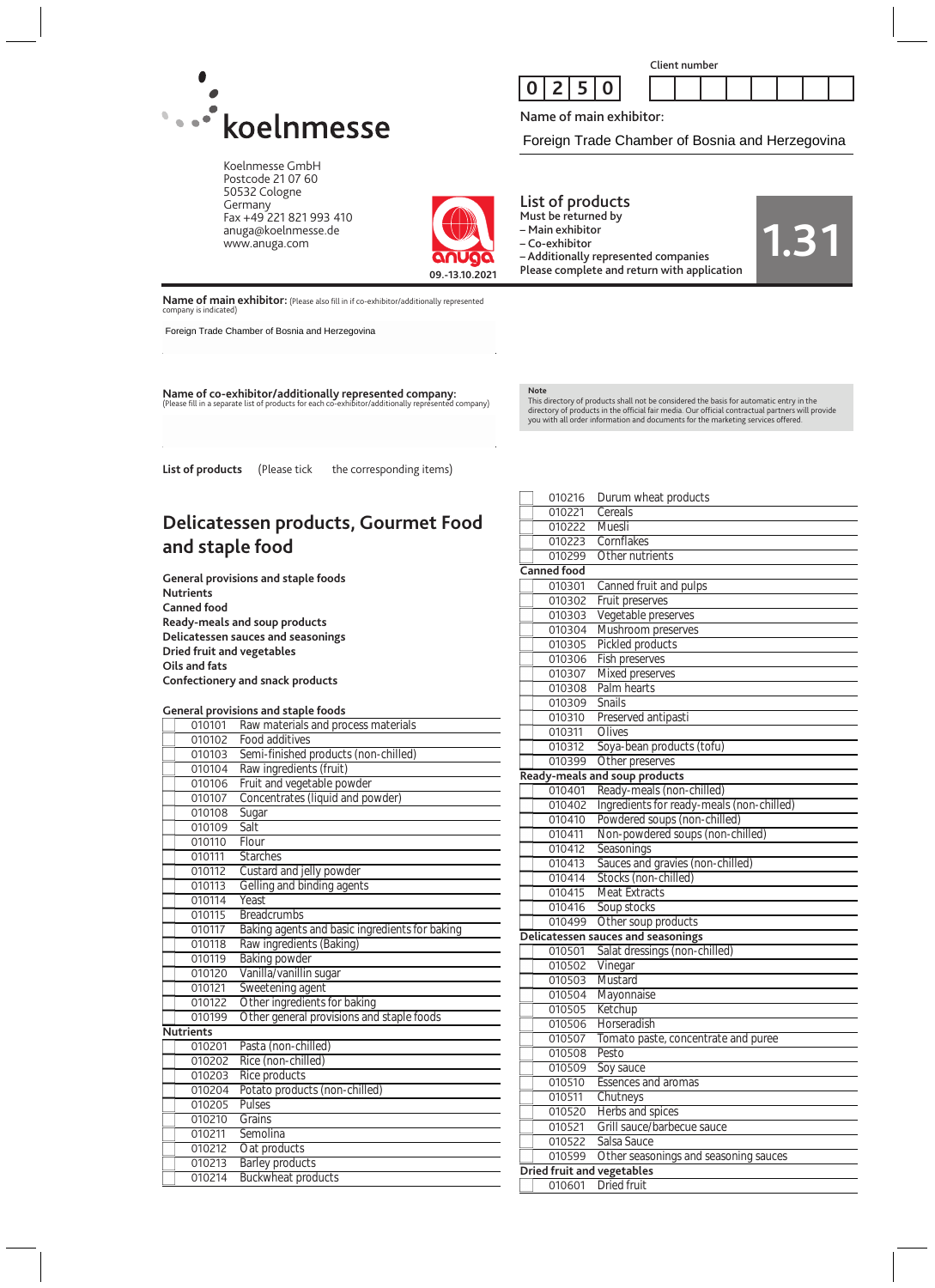Name of main exhibitor:<br>
Foreign Trade Chamber of Bosnia and Herzegovina  $\boxed{0|2|5|0}$  Client number Foreign Trade Chamber of Bosnia and Herzegovina

| lient number |  |  |  |
|--------------|--|--|--|
|              |  |  |  |

| 010602        | Dates                                                            |
|---------------|------------------------------------------------------------------|
| 010603        | Figs                                                             |
| 010604        | Dried vegetables                                                 |
| 010605        | Dried mushrooms                                                  |
| 010606        | <b>Truffles</b>                                                  |
| 010607        | <b>Nuts</b>                                                      |
| 010608        | Almonds                                                          |
| 010609        | Pistachio nuts                                                   |
| 010610        | Kernels                                                          |
| 010611        | Cocktail fruit                                                   |
| 010612        | Preserved fruit                                                  |
| Oils and fats |                                                                  |
| 010701        | Vegetable fats                                                   |
| 010702        | Vegetable oils                                                   |
| 010703        | Olive oil                                                        |
| 010704        | Rapeseed oil                                                     |
| 010705        | Soya oil                                                         |
| 010706        | Grapeseed oil                                                    |
| 010707        | Argan oil                                                        |
| 010708        | Sesame oil                                                       |
| 010709        | Sunflower oil                                                    |
| 010710        | <b>Other Oils</b>                                                |
| 010721        | Margarine                                                        |
| 010722        | Fat for frying                                                   |
| Confectionery | and snack products                                               |
| 010901        | Chocolate*                                                       |
| 010902        | Pralines*                                                        |
| 010903        | Other cocoa and chocolate products*                              |
| 010904        | Sugar confectionery*                                             |
| 010905        | Marzipan and persipan*                                           |
| 010906        | Confectionery products from kernels*                             |
| 010907        | Snack products*                                                  |
| 010908        | Chewing gum*                                                     |
| 010999        | Other confectionery*                                             |
|               | *see Item II, Special Section of the Conditions of Participation |

Please enter organic products in the list of products for "Anuga Organic"!

# **Frozen food and ice cream products**

**Frozen fruit and vegetables Frozen meat Frozen fish and seafood Frozen ready-meals Frozen baked goods Ice cream Frozen dairy products Raw ingredients and auxiliary agents for frozen products**

#### **Frozen fruit and vegetables**

| 020101                  | Frozen fruit (unprocessed)              |  |  |
|-------------------------|-----------------------------------------|--|--|
| 020102                  | Frozen fruit products                   |  |  |
| 020103                  | Frozen vegetables (unprocessed)         |  |  |
| 020104                  | Frozen vegetable products               |  |  |
| 020105                  | Frozen potato products                  |  |  |
| 020106                  | Frozen herbs                            |  |  |
| 020107                  | Frozen mushrooms                        |  |  |
| Frozen meat             |                                         |  |  |
| 020201                  | Frozen meat (unprocessed)               |  |  |
| 020202                  | Frozen meat products                    |  |  |
| 020204                  | Frozen poultry (unprocessed)            |  |  |
| 020205                  | Frozen poultry products                 |  |  |
| 020299                  | Other frozen meat                       |  |  |
| Frozen fish and seafood |                                         |  |  |
|                         | 020301 Frozen fish (unprocessed)        |  |  |
|                         | 020302 Frozen fish products             |  |  |
|                         | 020303 Frozen shellfish and crustaceans |  |  |
|                         | 020399 Other frozen seafood             |  |  |
| Frozen ready-meals      |                                         |  |  |

| 020402                | Frozen ready-meal ingredients                                              |
|-----------------------|----------------------------------------------------------------------------|
| 020403                | Frozen pizzas                                                              |
| 020404                | Frozen baguettes                                                           |
| 020405                | Frozen snacks/Finger food                                                  |
| 020406                | Frozen pasta                                                               |
| 020407                | Frozen sushi                                                               |
| 020408                | Forzen meat-based ready-meals                                              |
| 020409                | Frozen vegetarian/vegan ready-meals                                        |
| 020499                | Other frozen ready-meals                                                   |
| Frozen baked goods    |                                                                            |
| 020501                | Frozen tarts                                                               |
| 020502                | Frozen cakes                                                               |
| 020503                | Frozen bread and rolls                                                     |
| 020504                | Frozen small pastries                                                      |
| 020505                | Frozen dumplings                                                           |
| 020506                | Frozen flour-based desserts                                                |
| 020507                | Frozen savoury baked goods                                                 |
| 020599                | Other frozen baked goods                                                   |
| Ice cream             |                                                                            |
|                       | 020601 Ice cream                                                           |
|                       | 020602 Semi-finished ice cream products                                    |
| 020603                | Ice cubes                                                                  |
| 020699                | Other ice products                                                         |
| Frozen dairy products |                                                                            |
|                       | 020701 Frozen dairy products                                               |
|                       | Raw ingredients and auxiliary agents for frozen products                   |
| 020801                | Aromas                                                                     |
| 020899                | Other raw ingredients and auxiliary agents                                 |
|                       | Please enter organic products in the list of products for "Anuga Organic"! |

### **Meat, sausage, game and poultry**

**Meat (unprocessed) Meat products Preserves containing meat Meat-based convenience products Raw ingredients and auxiliary agents for butchers**

#### **Meat (unprocessed)**

| r reac (amprocessea) |                              |
|----------------------|------------------------------|
| 030101               | Pork                         |
| 030102               | Beef                         |
| 030103               | Veal                         |
| 030104               | Poultry                      |
| 030105               | Lamb and goat                |
| 030106               | Game                         |
| 030107               | <b>Buffalo</b> meat          |
| 030108               | Ostrich meat                 |
| 030109               | Horse meat                   |
| 030110               | Elk meat                     |
| 030111               | Offal                        |
| 030112               | Rabbit meat                  |
| 030199               | Other unprocessed meat       |
| <b>Meat products</b> |                              |
| 030201               | Salami                       |
| 030202               | Smoked sausage               |
| 030203               | Smoked sausage for spreading |
| 030209               | Other raw sausage            |
| 030210               | Liverwurst                   |
| 030211               | Black pudding                |
| 030219               | Other cooked sausage         |
| 030220               | Mortadella                   |
| 030221               | Pork sausage                 |
| 030225               | Poultry Sausage              |
| 030229               | Other boiled sausage         |
| 030231               | Uncooked ham                 |
| 030232               | Cooked ham                   |
| 030240               | Pâtés                        |
| 030242               | Smoked products              |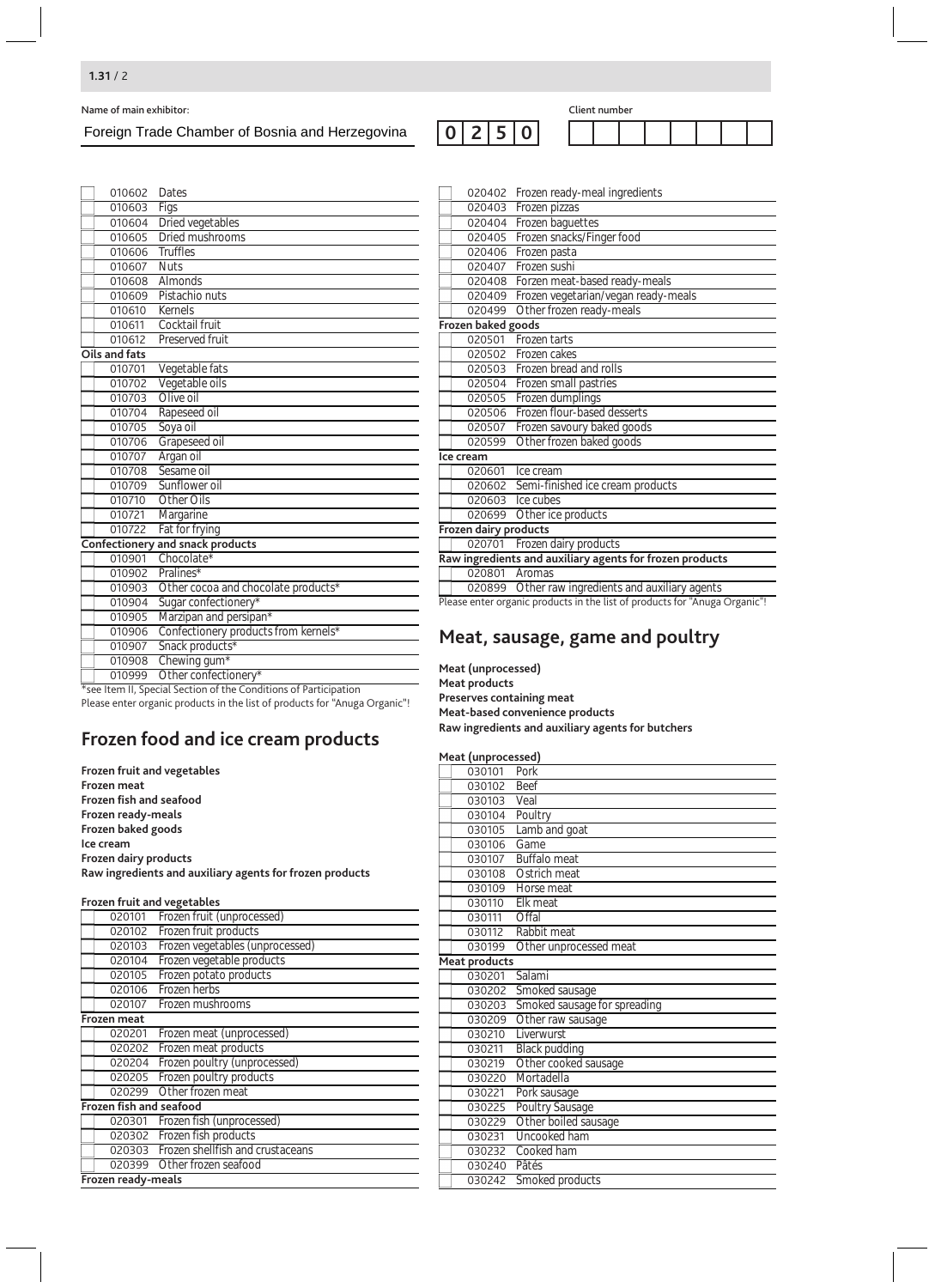Foreign Trade Chamber of Bosnia and Herzegovina

| 030243                | Bacon                                             |
|-----------------------|---------------------------------------------------|
| 030244                | Meat substitutes                                  |
| 030245                | Lard and suet                                     |
| 030246                | Meat products with vegetable content              |
| 030250                | Sausage products especially for children          |
| 030299                | Other meat products                               |
|                       | <b>Preserves containing meat</b>                  |
| 030301                | Canned sausages                                   |
| 030302                | Sausage preserves                                 |
| 030303                | Poultry preserves                                 |
| 030304                | Game preserves                                    |
| 030305                | Meat preserves                                    |
| 030399                | Other preserves containing meat                   |
|                       | Meat-based convenience products                   |
| 030401                | Ready-meals with meat                             |
| 030402                | Doner                                             |
|                       | 030403 Meat snacks                                |
| 030404                | Meat for barbecuing                               |
| 030405                | Gyros                                             |
| 030499                | Other meat-based convenience products             |
|                       | Raw ingredients and auxiliary agents for butchers |
| 030501                | Seasoning mixtures and marinades                  |
| 030502                | Natural and artificial casings                    |
| 030599                | Other raw ingredients for butchers                |
| 030600Meat substitute |                                                   |
| 030601                | Meat substitute soy-products                      |
| 030602                | Meat substitute wheat-products                    |
| 030699                | Other meat substitutes                            |
|                       |                                                   |

Please enter organic products in the list of products for "Anuga Organic"!

# **Fresh convenience Food, Fresh delicatessen, fish, fruit & vegetables**

**Cut fruit & vegetables Speciality salads Fish, shellfish and seafood Fresh side dishes/ingredients Fresh ready-meals Raw ingredients and auxiliary agents for chilled foods Other chilled products**

#### **Cut fruit and vegetables**

| 040101                   | Cut fruit                    |
|--------------------------|------------------------------|
| 040102                   | Cut vegetables               |
| 040103                   | Cut salad                    |
| 040104                   | Sprouts and shoots           |
| 040105                   | Fresh potato products        |
| 040106                   | Pre-cooked vegetables        |
| 040107                   | Fresh fruit and vegetables   |
| <b>Speciality salads</b> |                              |
| 040201                   | Pasta salads                 |
|                          | 040202 Potato salads         |
|                          | 040203 Meat salads           |
|                          | 040204 Fish salads           |
|                          | 040205 Vegetable salads      |
| 040206                   | Egg salads                   |
| 040299                   | Other speciality salads      |
|                          | Fish, shellfish and seafood  |
|                          | 040301 Fresh fish            |
|                          | 040302 Fish products/seafood |
| 040303                   | Dried fish                   |
|                          | 040304 Salted fish           |
|                          | 040305 Smoked fish           |
| 040307                   | Crustaceans                  |
| 040308                   | Shellfish                    |
| 040309                   | Caviar                       |
| 040310                   | Sushi                        |

|                        | 040311 Chilled fish in tins                                                                   |
|------------------------|-----------------------------------------------------------------------------------------------|
| 040312                 | Chilled fish preserves                                                                        |
| 040313                 | <b>Fish snacks</b>                                                                            |
|                        | Fresh side dishes / ingredients                                                               |
| 040401                 | Fresh soups/stews                                                                             |
| 040403                 | Fresh sauces and dressings                                                                    |
| 040404                 | Fresh pasta                                                                                   |
| 040405                 | Fresh dumplings                                                                               |
| 040406                 | Fruit desserts                                                                                |
|                        | 040407 Chilled antipasti                                                                      |
|                        | 040408 Chilled dips                                                                           |
| 040409                 | Chilled meat-free/milk-free spreads                                                           |
| 040499                 | Other fresh side dishes / ingredients                                                         |
| Fresh ready-meals      |                                                                                               |
| 040601                 | Fresh meat-based ready-meals                                                                  |
| 040602                 | Fresh fish-based ready-meals                                                                  |
| 040603                 | Fresh vegetarian/vegan ready-meals                                                            |
| 040604                 | Fresh pizzas                                                                                  |
| 040605                 | Chilled snacks, Finger food                                                                   |
| 040606                 | Chilled pasta disches/lasagne                                                                 |
| 040607                 | Chilled sandwiches/wraps                                                                      |
| 040699                 | Other fresh ready-meals                                                                       |
|                        | Raw ingredients and auxiliary agents for chilled foods                                        |
| 040701                 | Aromas                                                                                        |
| 040799                 | Other raw ingredients and auxiliary agents                                                    |
| Other chilled products |                                                                                               |
|                        | 040801 Fresh pastries                                                                         |
| 040802                 | Chilled baked goods                                                                           |
|                        | 040803 Chilled spreads                                                                        |
| 040804                 | Chilled fresh juices                                                                          |
|                        | 040805 Chilled ready-to-eat cake                                                              |
|                        | 040806 Smoothies<br>Blazes apter erganic products in the list of products for "Anuga Organic" |

Please enter organic products in the list of products for "Anuga Organic"!

# **Dairy products**

**2 5 0**

| Milk and dairy products, Milk substitute products             |
|---------------------------------------------------------------|
| Cream and cream products                                      |
| Cheese                                                        |
| <b>Butter</b>                                                 |
| <b>Desserts</b>                                               |
| Dried milk products                                           |
| Fruit preparations/ingredients/raw materials/auxiliary agents |
| Eggs and egg products                                         |
|                                                               |
|                                                               |

| Milk and dairy products |                                    |  |  |  |
|-------------------------|------------------------------------|--|--|--|
| 050101                  | Pasteurised milk                   |  |  |  |
| 050102                  | Long-life milk                     |  |  |  |
| 050103                  | Sterilised milk                    |  |  |  |
| 050104                  | Extended shelf life milk (ESL)     |  |  |  |
| 050110                  | Mixed milk drinks                  |  |  |  |
| 050111                  | Milk drinks with added ingredients |  |  |  |
| 050120                  | <b>Buttermilk</b>                  |  |  |  |
| 050121                  | Cultured milk                      |  |  |  |
| 050122                  | Sour set milk                      |  |  |  |
| 050123                  | Kefir                              |  |  |  |
| 050124                  | Natural yoghurt                    |  |  |  |
| 050125                  | Fruit yoghurt                      |  |  |  |
| 050126                  | Yoghurt with added ingredients     |  |  |  |
| 050127                  | Drinking yoghurt                   |  |  |  |
| 050130                  | Condensed milk                     |  |  |  |
| 050140                  | Whey drinks                        |  |  |  |
| 050170                  | Lactose free milk/dairy products   |  |  |  |
|                         | Cream and cream products           |  |  |  |
| 050201                  | Pasteurised cream                  |  |  |  |
| 050202                  | Long-life cream                    |  |  |  |
| 050203                  | Sterilised cream                   |  |  |  |
| 050204                  | Crème fraîche                      |  |  |  |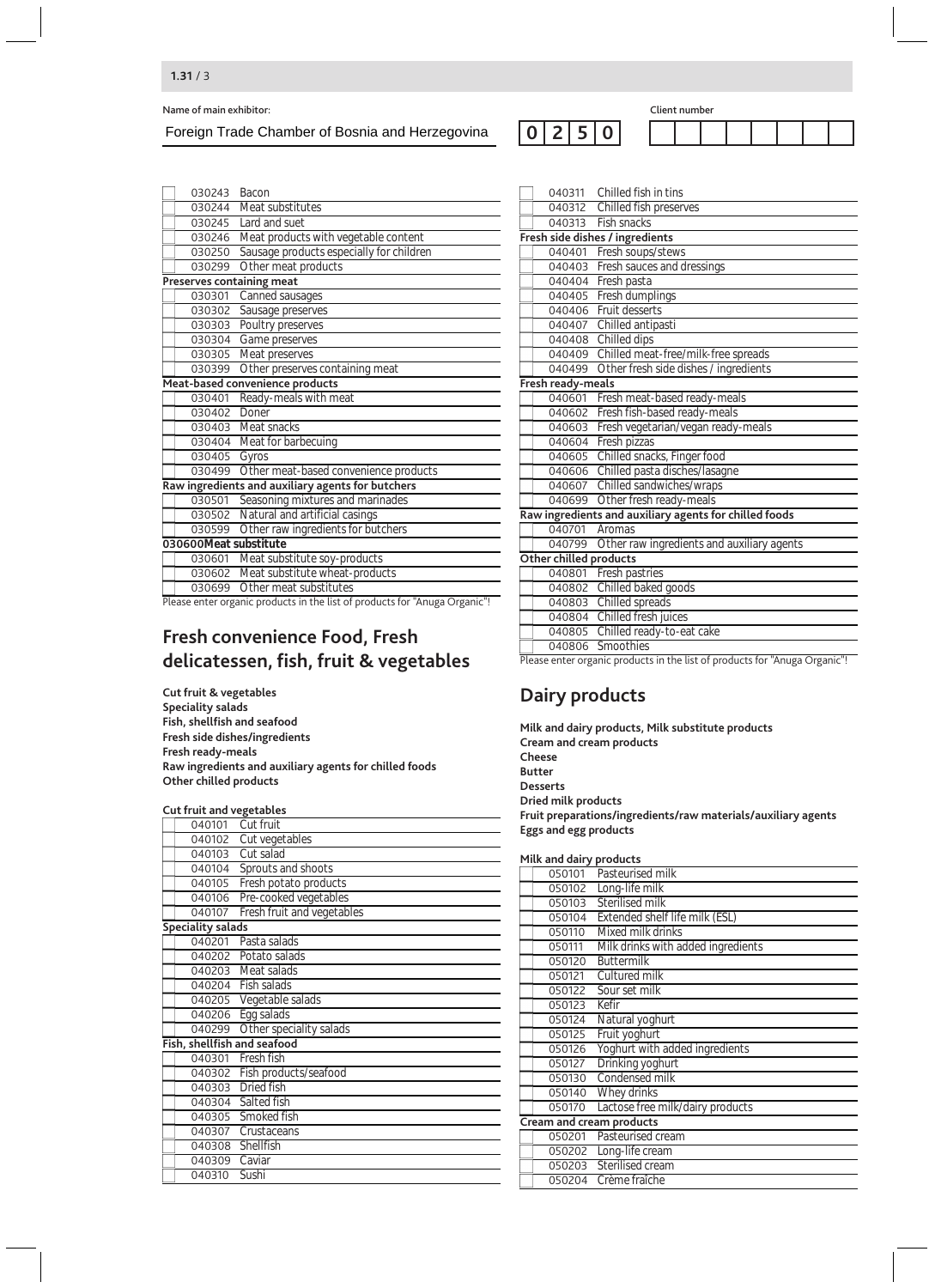### Foreign Trade Chamber of Bosnia and Herzegovina

**2 5 0**

| 050205 Sour cream                                                           | 060102 Mixed wheat bread                                   |
|-----------------------------------------------------------------------------|------------------------------------------------------------|
| 050206 Aerosol cream                                                        | 060103 Wholemeal wheat bread                               |
| 050207 Coffee cream                                                         | 060104 Mixed rye bread                                     |
| Cheese                                                                      | 060105 Rye bread                                           |
| 050301 Hard cheese                                                          | 060106 Wholemeal rye bread                                 |
| 050302 Slicing cheese/semi-hard cheese                                      | 060107 Special bread                                       |
| 050303 Semi-solid sliced cheese                                             | 060108 Mixed bread types                                   |
| 050304 Soft cheese                                                          | 060109 Flat breads                                         |
| 050305 Acid curd cheese                                                     | 060110 Tortillas                                           |
| 050306 Processed cheese and preparations                                    | 060111 Other bread types                                   |
| 050307 Cream cheese                                                         | 060112 Bread preserves                                     |
| 050308 Cream cheese with added ingredients                                  | 060113 Baking mixes                                        |
| 050309 Non-pasteurised cheese                                               | <b>Small baked rolls</b>                                   |
| 050310 Goat cheese                                                          | 060201<br>Rolls                                            |
| Sheep's milk cheese<br>050311                                               | 060202 Pretzels                                            |
| 050312 Buffalo milk cheese                                                  | 060203 Bagels                                              |
| 050313 Pasta filata cheese                                                  | 060204 Muffins                                             |
| 050314 Mould cheese                                                         | 060205 Croissants/ice-cream wafers                         |
| 050350 Low calorie cheese                                                   | 060299 Other small baked goods                             |
| <b>Butter</b>                                                               | Fine baked goods                                           |
| 050401 Cream butter                                                         | 060301 Pyramid cake                                        |
| 050402 Cultured butter<br>050403 Mildly acidified butter                    | 060302 Sponge cake-based baked goods<br>060303 Sponge cake |
| 050404 Spreadable milk fats                                                 | 060304 Puff pastry products                                |
| 050405 Butter-based products                                                | 060305 Stollen                                             |
| 050406 Other butters                                                        | 060306 Yeast-risen cake                                    |
| <b>Desserts</b>                                                             | 060307 Danish pastries                                     |
| 050501 Custard                                                              | 060308 Cakes                                               |
| 050502 Rice pudding / semolina                                              | 060309 Tarts                                               |
| 050503 Crèmes                                                               | 060310 Fine baked goods in cans                            |
| 050504 Mousses                                                              | 060399 Other fine baked goods                              |
| 050505 Dessert sauces                                                       | Long-life baked goods                                      |
| 050599 Other desserts                                                       | 060401 Biscuits and crackers                               |
| Dried milk products                                                         | 060402 Soda dough products                                 |
| 050601 Milk powder                                                          | 060403 Gingerbread                                         |
| 050602 Whey powder                                                          | 060404 Baking wafers                                       |
| 050603 Lactose                                                              | 060405 Long-life waffles                                   |
| 050604 Lactoprotein                                                         | 060406 Rusks                                               |
| 050605 Yoghurt powder                                                       | 060407 Russian bread, meringue                             |
| 050606 Quark powder                                                         | 060408 Sponge                                              |
| 050607 Cheese powder                                                        | 060409 Macaroons                                           |
| 050608 Coffee whitener (instant milk powder)                                | 060410 Florentines                                         |
| 050609 Instant beverages                                                    | 060411 Muesli bars/muesli baked goods                      |
| 050699 Other dried milk products                                            | 060412 Gingerbread                                         |
| Fruit preparations / ingredients / raw materials / auxiliary agents         | 060419 Long-life baked goods in cans                       |
| 050701 Fruit preparations<br>Ingredients / raw materials / auxiliary agents | 060499 Other long-life baked goods                         |
| 050702<br><b>Eggs and egg products</b>                                      | <b>Spreads</b><br>060501<br>Jams                           |
| 050801 Eggs and egg products                                                | 060502 Fruit spreads                                       |
| Dairy substitute products                                                   | 060503 Fruit preserves                                     |
| 050910 Soya drinks                                                          | 060504 Fruit jellies                                       |
| 050920 Cereal and nut drinks                                                | 060505 Fruit butter                                        |
| 050930 Substitutes of milk/dairy products                                   | 060507 Plum jam                                            |
| 050940 Cheese substitute                                                    | 060508 Fruit syrup                                         |
| Please enter organic products in the list of products for "Anuga Organic"!  | 060509 Maple syrup                                         |
|                                                                             | 060510 Honey                                               |
| Bread, baked goods and spreads                                              | Nut/nougat spreads<br>060511                               |
|                                                                             | 060512<br>Chocolate sprinkles                              |
|                                                                             | Peanut butter<br>060513                                    |
| Bread (fresh, frozen, partly-baked)<br>Small baked rolls                    | 060598 Other sirups                                        |
| Fine baked goods                                                            | 060599 Other spreads                                       |
| Long-life baked goods                                                       | Glutenfree baked goods                                     |
| <b>Spreads</b>                                                              | 060601 Glutenfree baked goods                              |
| Glutenfree baked goods                                                      | 060602 Gluten-free baking mixes                            |
| Raw materials/ingredients/auxiliary agents for baking                       | Raw materials/ingredients/auxiliary agents for baking      |
|                                                                             | 060901 Raw materials/ingredients                           |
| <b>Reaad (froch frozon partly bakad)</b>                                    | 060902 Auxiliary agents                                    |

**Bread (fresh, frozen, partly-baked)**

Wheat Bread

Please enter organic products in the list of products for "Anuga Organic"!

Seasonings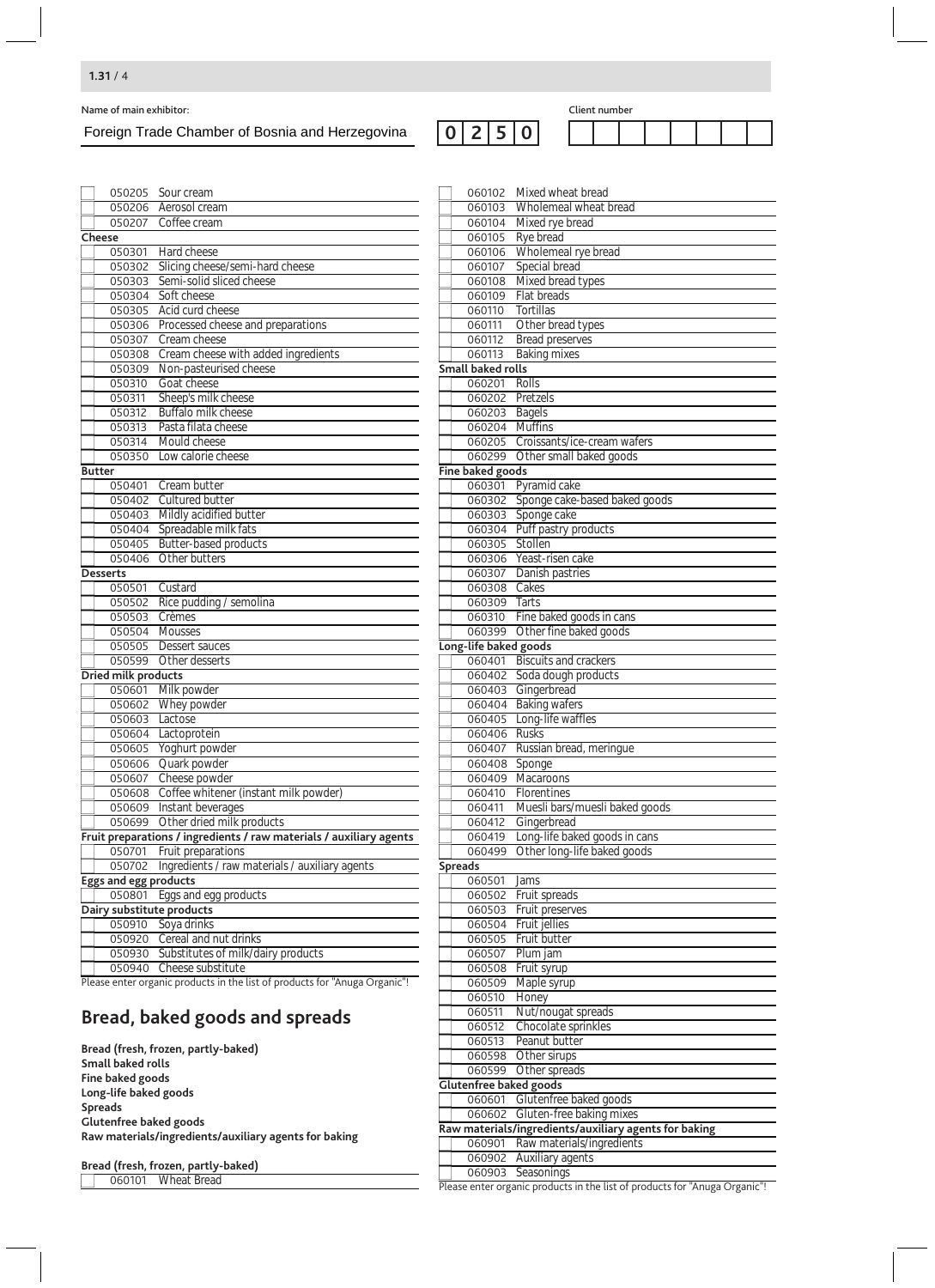Foreign Trade Chamber of Bosnia and Herzegovina

### **Drinks**

**Non-alcoholic drinks Beer and mixed beer drinks Wine and sparkling wine Spirits Raw materials, reagents and additives**

#### **Non-alcoholic drinks**

| 070101                            | Fruit juices                           |
|-----------------------------------|----------------------------------------|
| 070102                            | Fruit nectars                          |
| 070106                            | Vegetable juices                       |
| 070107                            | Thickened juices                       |
| 070108                            | Mineral water                          |
| 070109                            | Spring water                           |
| 070110                            | Spa water                              |
| 070111                            | Artificially carbonated water          |
| 070112                            | Carbonated fruit juice drinks          |
|                                   |                                        |
| 070113                            | Soft drinks                            |
| 070114                            | Caffeinated cold drinks                |
| 070115                            | Instant beverages                      |
| 070116                            | Enzyme drinks                          |
| 070117                            | <b>Energy drinks</b>                   |
| 070118                            | Mixed fruit juice/mineral water drinks |
| 070119                            | Iced tea                               |
| 070120                            | Soya-based drinks                      |
| 070121                            | Health-promoting drinks                |
| 070122                            | Sports drinks                          |
| 070123                            | Near-water drinks                      |
| 070124                            | Syrups                                 |
| 070125                            | Tea-based drinks                       |
| 070126                            | Fruit juice drinks                     |
| 070127                            | Coldbrew coffee                        |
| 070128                            | Coldbrew tea                           |
| 070199                            | Other non-alcoholic drinks             |
| <b>Beer and mixed beer drinks</b> |                                        |
| 070201                            | <b>Beer</b>                            |
| 070202                            | Non-alcoholic beer                     |
| 070203                            | Diet beer                              |
| 070204                            | Malt beer                              |
| 070205                            | Mixed beer drinks                      |
| Wine and sparkling wine           |                                        |
| 070301                            | White wines                            |
| 070302                            | Red wines                              |
| 070303                            | Rosé wines                             |
|                                   | 070304 Perlwein                        |
| 070305                            | Sweet wines                            |
| 070306                            | Apple wines/Cider                      |
| 070307                            | Fruit and berry wines                  |
| 070308                            | Sparkling fruit wines                  |
| 070309                            | Drinks with wine content               |
| 070310                            | Sekt (sparkling wine)                  |
| 070311                            | Champagne                              |
| 070312                            | Sparkling wines                        |
| 070399                            | Other wines                            |
| Spirits                           |                                        |
| 070401                            | Spirits from wine distillates          |
| 070402                            | Spirits based on grain or starch       |
| 070403                            | Fruit-based spirits                    |
| 070404                            | Potato-based spirits                   |
| 070405                            | Rum                                    |
| 070406                            | Liqueurs                               |
| 070407                            | Vermouth                               |
| 070408                            | Aperitifs                              |
| 070409                            | Alcoholic drinks with fruit            |
| 070410                            | <b>Distillates</b>                     |
| 070411                            | Alcopops                               |

**2 5 0**

| 070412                                | Vodka                           |  |
|---------------------------------------|---------------------------------|--|
| 070413                                | Whisky                          |  |
| 070414                                | Cachaca                         |  |
| 070415                                | Tequila                         |  |
| 070416                                | Cocktails                       |  |
| 070417                                | Gin                             |  |
| 070450                                | Other spirits                   |  |
| 070499                                | Other alcoholic drinks          |  |
| Raw materials, reagents and additives |                                 |  |
| 070501                                | Fruit-juice concentrates        |  |
| 070502                                | Fruit purée                     |  |
| 070503                                | Aromas, essences and extracts   |  |
| 070504                                | Fruit and vegetable preparation |  |
| 070505                                | Sweeteners                      |  |
| 070506                                | Colours                         |  |
| 070507                                | Basic raw materials             |  |
|                                       | 070508 Other additives          |  |
|                                       |                                 |  |

Please enter organic products in the list of products for "Anuga Organic"!

# **Technic and eqipment for the food services and Catering market**

**Technic and eqipment for the food services and catering market Food and beverages for the food services and catering market**

|                 | Technic and equipment for the food service and catering market    |
|-----------------|-------------------------------------------------------------------|
| 080101          | Kitchen technology and equipment                                  |
| 080102          | Buffet and distribution systems                                   |
| 080103          | Rinsing, cleaning and disposal technology                         |
| 080104          | Refrigeration technology                                          |
| 080105          | Ambience and interior design                                      |
| 080106          | Textiles and workwear                                             |
| 080107          | Tableware and dishes                                              |
| 080108          | (Cooking) equipment                                               |
| 080109          | Packaging and accessories                                         |
| 080110          | Outdoor                                                           |
| 080111          | Vehicles/trucks                                                   |
| 080112          | Other technic and equipment for the food service and              |
|                 | catering market                                                   |
|                 | Food for the food service and catering market                     |
| 080201          | Food                                                              |
| 080202          | Frozen products                                                   |
| 080203          | Convenience products                                              |
| 080204          | Raw materials, reagents and additives                             |
| 080205          | Other food for the fodd service and catering market               |
|                 | Focus on the topic of beverages for the food service and catering |
| market          |                                                                   |
|                 | 080301 Soft drinks                                                |
| 080302          | Beer and mixed beer drinks                                        |
| 080303          | Wine and sparking wine                                            |
| 080304 Spirits  |                                                                   |
| 080305          | Other beverages for the food service and catering<br>market       |
|                 | Focus on the topic of hot beverages for the food service and      |
| catering market |                                                                   |
|                 | 080401 Hot beverages (coffee, tea and cocoa)                      |
|                 | 080402 Processing and refining coffee                             |
|                 | 080403 Other products focusing on the topic of hot                |
|                 | beverages for the food service and catering market                |
|                 | Focus on the topic of services & IT for the food service and      |
| catering market |                                                                   |
| 080501          | Cash registers and accounting systems                             |
| 080502          | Data acquisition and software                                     |
| 080503          | Other services and various                                        |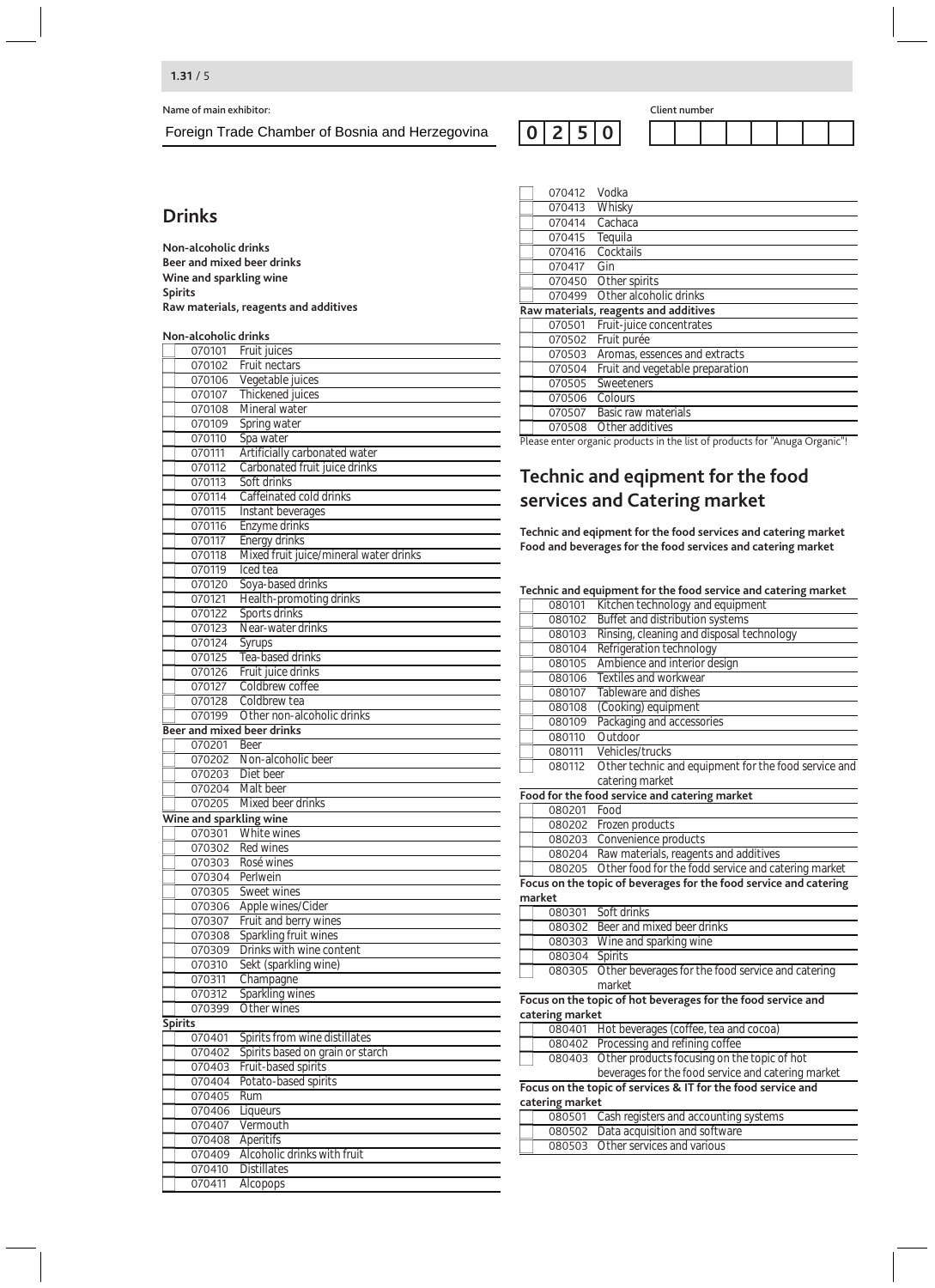#### **1.31** / 6

Name of main exhibitor: Client number

Foreign Trade Chamber of Bosnia and Herzegovina

**2 5 0**

# **Hot beverages**

#### **Coffee Tea**

**Cacao**

|                          | Coffee |                                                                   |
|--------------------------|--------|-------------------------------------------------------------------|
|                          | 100101 | Coffee                                                            |
|                          | 100102 | Espresso                                                          |
|                          | 100103 | Specialty coffees                                                 |
|                          | 100104 | Green coffee                                                      |
|                          | 100105 | Barley/malt/corn coffee                                           |
|                          | 100106 | Coffee extract                                                    |
|                          | 100107 | Coffee pads/capsules                                              |
|                          | 100108 | Coffee additives                                                  |
|                          | 100109 | Instant hot beverages                                             |
|                          | 100110 | Syrup/sauces for hot drinks                                       |
| Tea                      |        |                                                                   |
|                          | 100201 | Black tea                                                         |
|                          | 100202 | Green tea                                                         |
|                          | 100203 | Fruit tea                                                         |
|                          | 100204 | Herbal tea                                                        |
|                          | 100205 | Tea extract                                                       |
|                          | 100206 | Other teas                                                        |
|                          | 100207 | Plant extracts                                                    |
|                          | Cacoa  |                                                                   |
|                          | 100301 | Cacoa powder and mixtures                                         |
|                          | 100302 | Raw cacoa                                                         |
|                          | 100303 | Cacoa butter                                                      |
|                          | 100304 | Cacoa mass                                                        |
| $\overline{\phantom{0}}$ |        | ᇤ<br>.<br>$\overline{\phantom{a}}$<br>$\mathbf{r}$ .<br>7<br>- 11 |

Please enter organic products in the list of products for "Anuga Organic"!

# **Organic products**

**Organic delicatessen products, gourmet, general provisions and health food Frozen organic products**

**Organic meat, meat products and meat substitute products Organic fresh convenience and fish products**

**Organic milk, dairy products and milk substitute products**

- **Organic bread, baked goods, spreads**
- **Organic drinks**

**Organic hot beverages**

**Organic Free From, Health & Functional Foods**

**Organic delicatessen products, gourmet, general provisions and health foods**

| 210110 | Organic general provisions and staple foods     |  |  |
|--------|-------------------------------------------------|--|--|
| 210120 | Organic pasta (non-chilled)                     |  |  |
| 210121 | Organic rice and rice products                  |  |  |
| 210122 | Organic potato products                         |  |  |
| 210123 | Organic grain products                          |  |  |
| 210124 | Organic cereals, muesli, cornflakes             |  |  |
| 210125 | Organic pulses                                  |  |  |
| 210126 | Organic soya products                           |  |  |
| 210129 | Other organic nutrients                         |  |  |
| 210130 | Organic fruit, vegetable and mushroom preserves |  |  |
| 210131 | Organic pickled products                        |  |  |
| 210132 | Organic fish preserves                          |  |  |
| 210133 | Organic antipasti (preserved)                   |  |  |
| 210134 | Organic olives                                  |  |  |
| 210139 | Other organic preserves                         |  |  |
| 210140 | Organic ready-meals (non-chilled)               |  |  |
| 210141 | Organic soups and soup products                 |  |  |
| 210150 | Organic salad dressings                         |  |  |
| 210151 | Organic seasonings and sauce seasonings         |  |  |

| 210152                  | Organic essences and aromas                                                   |
|-------------------------|-------------------------------------------------------------------------------|
| 210153                  | Organic herbs and spices                                                      |
| 210160                  | Dried organic fruit and vegetables                                            |
| 210161                  | Organic nuts, almonds, kernels                                                |
| 210170                  | Organic oils and fats                                                         |
| 210186                  | Organic food for babies and children                                          |
| 210187                  | Other organic dietetic food                                                   |
| 210190                  | Organic cocoa and chocolate products                                          |
| 210191                  | Organic pralines                                                              |
| 210192                  | Organic sugar confectionary                                                   |
| 210193                  | Organic snack products                                                        |
| 210198                  | Other organic confectionery and organic snack                                 |
|                         | products                                                                      |
| Frozen organic products |                                                                               |
| 210210                  | Frozen organic fruit and vegetable products                                   |
| 210220                  | Frozen organic meat products                                                  |
| 210230                  | Frozen organic fish and seafood products                                      |
| 210240                  | Frozen organic ready-meals                                                    |
| 210250                  | Frozen organic baked goods                                                    |
| 210260                  | Organic ice cream                                                             |
| 210299                  | Other frozen organic products                                                 |
|                         | Organic meat, meat products and meat substitute products                      |
| 210310                  | Organic beef                                                                  |
| 210311                  | Organic pork                                                                  |
| 210312                  | Organic poultry                                                               |
| 210313                  | Organic game                                                                  |
| 210320                  | Organic meat products                                                         |
| 210330                  | Organic preserves containing meat                                             |
| 210340<br>210399        | Organic meat substitute products<br>Other organic meat and meat products      |
|                         | Organic fresh convenience and fish products                                   |
| 210410                  | Chilled and sliced organic fruit and vegetables                               |
| 210420                  | Chilled organic delicatessen salads                                           |
| 210430                  | Organic fish, shellfish and seafood                                           |
| 210440                  | Chilled organic soups and stews                                               |
| 210441                  | Chilled organic sauces and dressings                                          |
| 210442                  | Chilled organic pasta                                                         |
| 210449                  | Other organic side dishes/ingredients                                         |
| 210450                  | Chilled organic ready-meals                                                   |
| 210480                  | Other chilled organic food products                                           |
| 210490                  | Fresh organic fruit and vegetables                                            |
|                         | Organic milk, dairy products and milk substitute products                     |
| 210510                  | Organic milk and dairy products                                               |
| 210520                  | Organic cream and cream products                                              |
| 210530                  | Organic cheese                                                                |
| 210540                  | Organic butter                                                                |
| 210550                  | Organic milk-based desserts                                                   |
| 210560                  | Organic dried milk products                                                   |
| 210570                  | Organic eggs and egg products<br>Organic lactose-free milk and dairy products |
| 210590<br>210595        | Organic milk substitute products                                              |
| 210599                  | Other organic milk and dairy products                                         |
|                         | Organic bread, baked goods and spreads                                        |
| 210610                  | Organic bread and small pastries                                              |
| 210630                  | Organic fine baked goods, long-life baked goods                               |
| 210650                  | Organic jams and spreads                                                      |
| 210652                  | Organic honey                                                                 |
| 210659                  | Other organic spreads                                                         |
| <b>Organic drinks</b>   |                                                                               |
| 210710                  | Organic fruit juices                                                          |
| 210711                  | Organic vegetable juices                                                      |
| 210712                  | Organic mineral water                                                         |
| 210713                  | Organic soft-drinks                                                           |
| 210714                  | Organic grain drinks                                                          |
| 210715                  | Organic soya drinks                                                           |
| 210719                  | Other organic non-alcoholic drinks                                            |
| 210720                  | Organic beer and mixed beer drinks                                            |
| 210730                  | Organic wines                                                                 |
| 210731                  | Organic sparkling wine/ Organic champagne                                     |